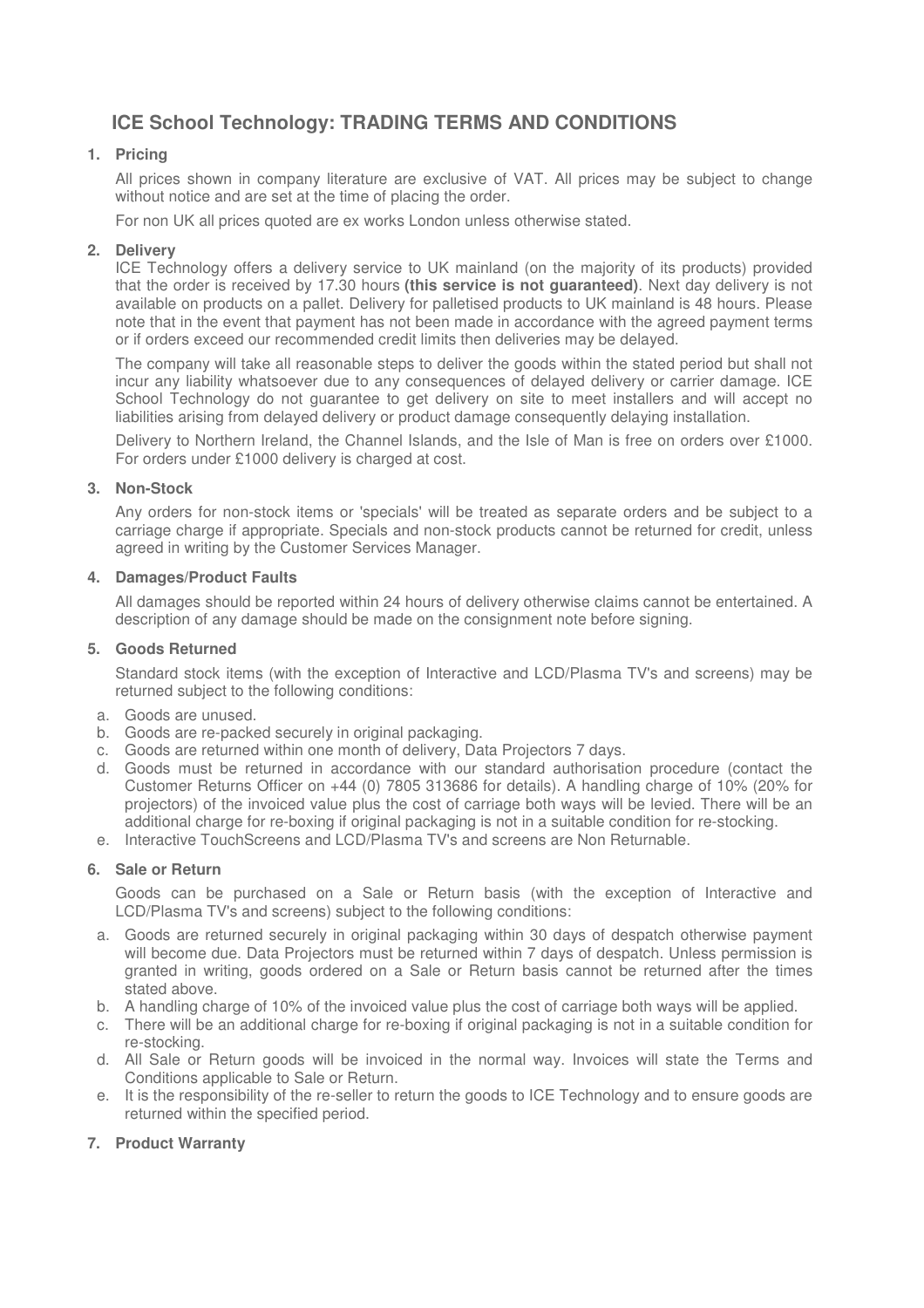All products other than consumables are guaranteed against faulty workmanship for a minimum of 12 months from the date of purchase, longer where stated. If goods do not confirm to the stated warranty ICE Technology will, at its option:

- a. Take such steps as ICE Technology deems necessary to bring goods into a state where they are free from such defects.
- b. Replace goods not found to conform to the warranty.
- c. Take back the goods found not to conform to the warranty and refund the appropriate part of the purchase price.

Please note. Products up to 30 days from date of invoice which are reported as faulty will be replaced and ICE Technology will arrange collection (UK mainland only) with the exception of Electronic Projection Screens (see below). If the product is found to be in good working order then a charge will be made to the Customer to reflect the additional costs incurred.

Products over 30 days from date of invoice which are reported as faulty must be examined by an Authorised employee of ICE Technology to determine next steps for repair. If the product is found to be in good working order then a charge will be made to the Customer to reflect the additional costs incurred.

If you need to report a faulty screen your call will be directed to our service division who will do their best to resolve any issues prior going to site. If the problem cannot be resolved then 1-2 engineers will be dispatched to site. The maximum height that an engineer is safely allowed to go to without a second engineer is 2.4m. The engineers will fix the screen or swap out. This means that the engineers will carry a replacement screen and replace where necessary. ICE Technology responsibility only extends to replacing the screen, not to installing and taking down scaffolding. If scaffolding is required this would need to be in place at your cost to enable our engineers to change the screen.

### **8. Cancellation of Orders**

Standard stock items may be cancelled prior to despatch at only an admin charge if confirmed in writing. Non-stock items and 'specials' may only be cancelled by arrangement and costs incurred will be levied.

### **9. Quotations**

All 'specials' quotations given are net prices and are only valid if confirmed in writing for the period specified.

### **10. Product Specification**

Due to ICE Technology's policy of continuous product development, ICE Technology reserves the right to change product specifications without prior notice and will not accept any subsequent liability as a result.

### **11. Payment**

Our standard terms of payment are 30 days from date of invoice. All payments should be made in the currency stated on the invoice in accordance with our agreed terms. If in default ICE Technology reserves the right to charge interest on overdue accounts at a rate of 2.5% per month or part thereof. The company reserves the right to withhold despatch of orders if the account is in arrears.

## **12. Ownership of Goods/Retention of Title**

The goods shall remain the property of ICE Technology until paid for in full by the buyer. Should payment of the amount owing under Contract not be made when due, ICE Technology reserves the right to remove and repossess the goods (and for that purpose shall be entitled to enter upon premises occupied by the buyer) in addition to exercising such other rights or remedies as may be conferred by law.

### **13. Law and Jurisdiction**

The Laws of England shall govern the validity, construction and performance of the Contract and these Conditions and each of the parties hereby agree to submit to the jurisdiction of the English Courts.

### **14. UK WEEE Regulations**